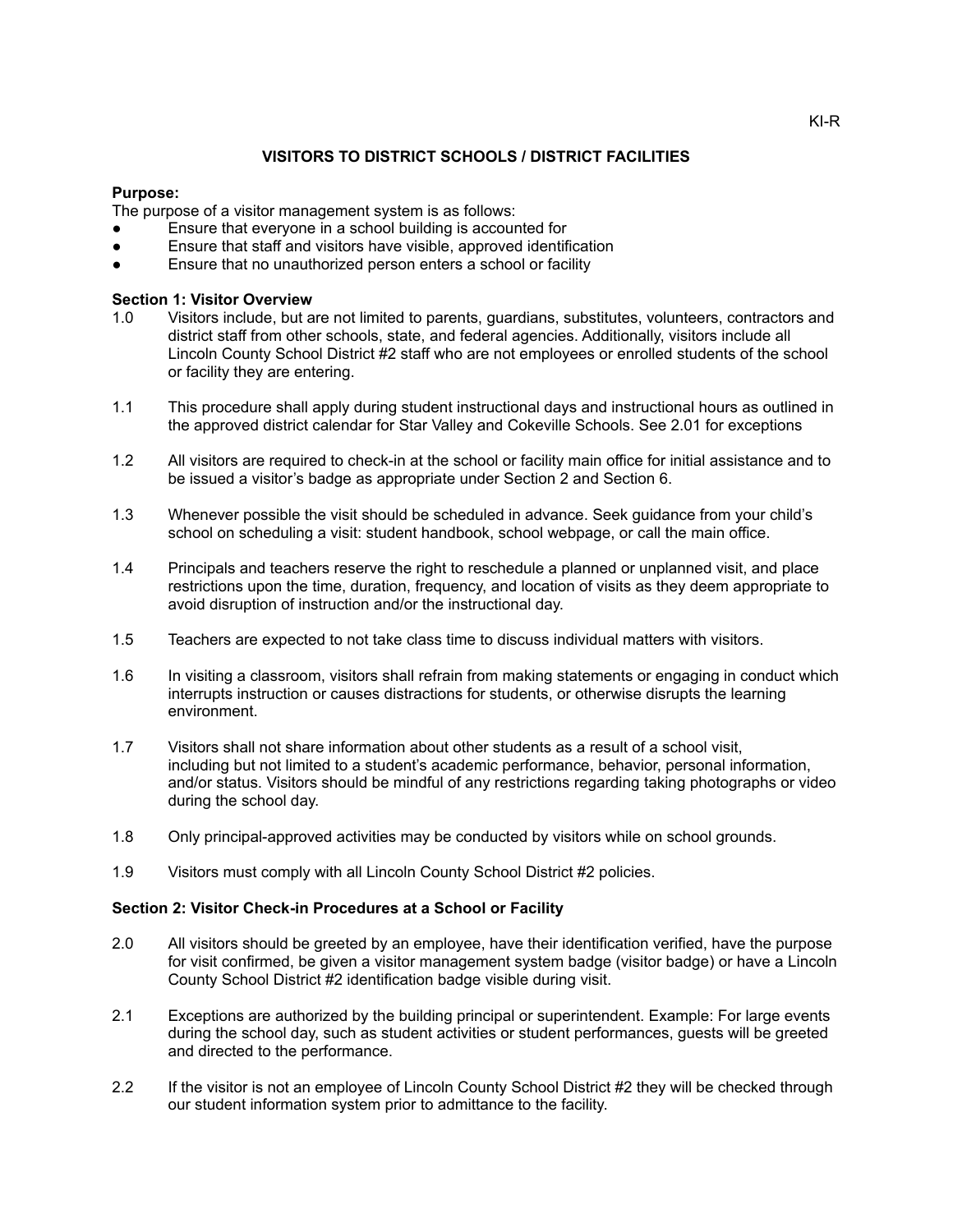- 2.3 All government issued forms of identification are acceptable. Examples include but are not limited to, state issued driver's license, military ID, and passport. If the visitor lacks identification see Section 6.
	- At the discretion of the building administrator. It may be necessary to walk the individual to the appropriate location in the building. The visitor would be with Lincoln County School District #2 staff at all times.
- 2.4 District employees visiting school buildings shall check in at the front office and follow sign-in procedures.
- 2.5 With the exception of students enrolled in that building, all persons in a school or facility should have visible identification. Either a Lincoln County School District #2 issued ID or a visitor's badge is to be worn so that it is visible on the outermost garment above the waist.

2.6 Upon exiting the building visitors shall check out. Designated staff shall reconcile the visitor "sign-out" sheet and/or visitor management system at the end of the day to ensure all visitors have left the building.

2.7 Any school staff member who encounters a visitor without a visitor badge shall assist and escort that visitor to the main office to check in.

## **Section 3: Exterior Perimeter Controls**

- 3.0 All exterior perimeter doors shall be locked during the school day and at other times as designated by the Superintendent or designee. Visitor access is restricted to the main entrance only.
- 3.1 Any door/entrance that remains unlocked, shall be visually monitored at all times.
- 3.2 Propping exterior doors is prohibited at all times during the school day.
- 3.3 Staff, students and visitors should be reminded throughout the school year not to open exterior doors for visitors trying to gain access into the building. Everyone must go through the proper procedure to gain access into the building at the main entrance.

#### **Section 4: Failure to Comply and Refuse Entry**

- 4.0 Principals are authorized to refuse entry onto school grounds and into school facilities to persons who do not have legitimate business at the school and to request any unauthorized person or persons engaging in unacceptable conduct or any conduct which will or could interfere with the educational program to leave the school grounds.
- 4.1 The superintendent or their designee is authorized to request assistance of law enforcement officers in cases of emergency or difficulty in getting persons to comply with this policy and the superintendent or their designee is authorized to seek prosecution to the full extent of the law when persons violate the provisions of the district policy regarding visitation, damage to school property, loitering, or disruptive activity.

#### **Section 5: Visitor Management System**

- 5.0 All schools and facilities will have a visitor management system that addresses Sections 1 through 4 of this procedure.
- 5.1 At minimum, when a visitor enters the building specifically to interact with a requested student, the student information system should be checked for allowances, alerts, or restrictions on the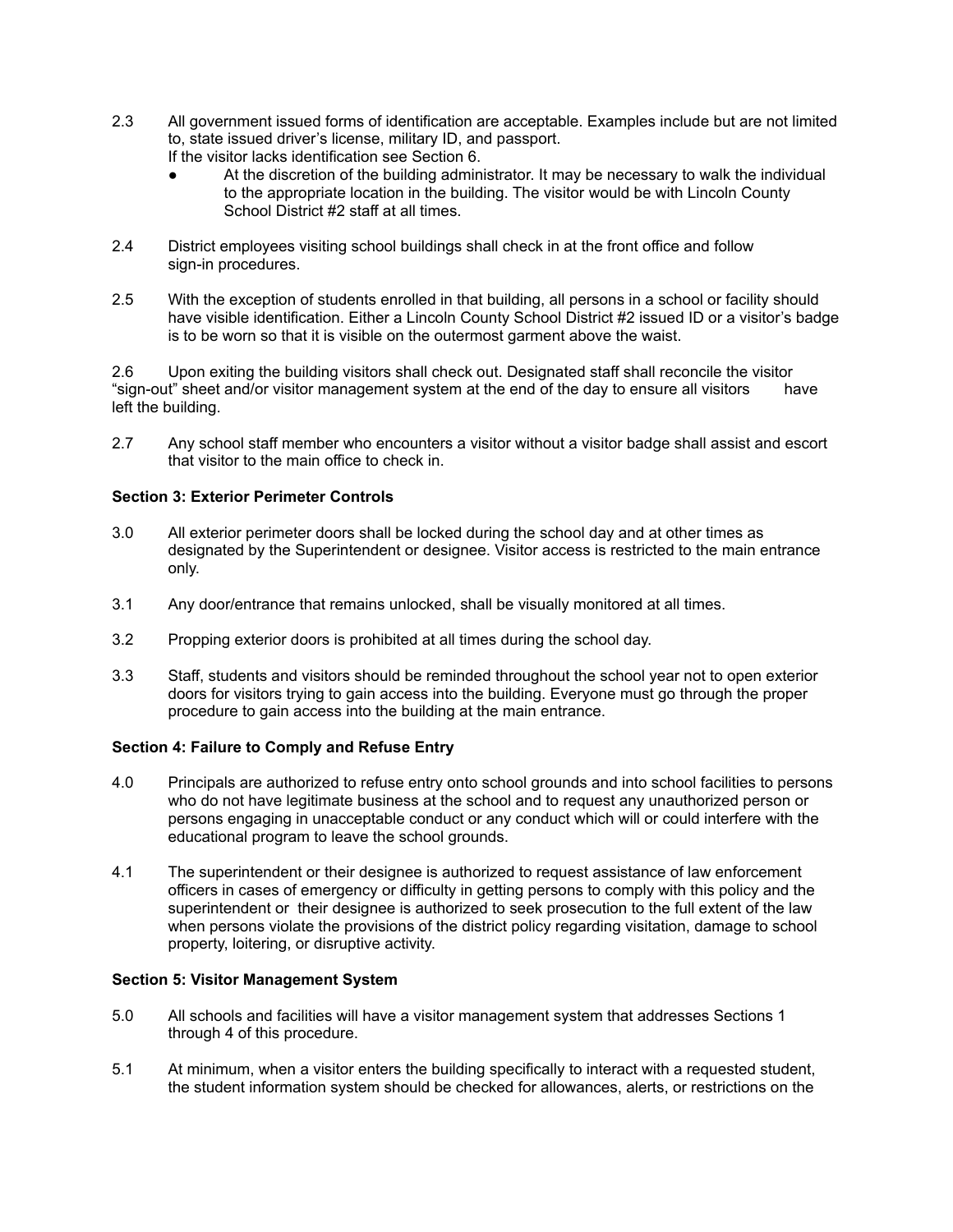visitor prior to allowing the interaction between visitor and student along with all other "release of students" procedures from school during the school day.

#### **Section 6: Visitor Management System- RAPTOR**

#### 6.1 **What Raptor is and is not:**

It is important to know that the only database accessed is the national database of registered sex offenders. No other data is gathered or recorded, and no information is shared with any other outside agency.

#### 6.2 **Initial Visit: Check-In, Identification Check, Visitor ID Issuance**

Visitors who enter any Lincoln County School District #2 facility with the intent to visit elsewhere in the building, other than the front office, will be asked:

- a. Purpose of Visit
- b. Location of Visit
- c. To present an ID such as a Driver's License
- d. Details of the visit will be entered into Raptor and,
- e. The ID will be scanned into the system

Once entry is approved, Raptor will print a badge that identifies visitor, date, and the purpose of the visit.

REMIND ALL GUESTS to stop in the office and SIGN-OUT.

#### 6.3 **Initial Visit: No State issued ID**

If a parent or guardian for any reason does not have a driver license, the school staff member can use another form of identification (passport, military, birth certificate, etc.) and manually enter the person's name into the Raptor system.

If the person lacks any appropriate identification to enter that information into Raptor:

At the discretion of the building administrator. It may be necessary to walk the individual to the appropriate location in the building. The visitor would be with Lincoln County School District #2 staff at all times.

### 6.4 **Return Visits after first ID Scan/Visits after the first Driver License scan:**

You may conduct a quick scan by simply typing the parent/guardian's name into the system. The system finds the individual, you complete the rest of the information (see 6.2), and a badge is printed.

#### 6.5 **Exceptions:**

A visitor's badge will not be necessary for visitors who remain within a designated area of the main office, and do not move beyond that control point.

- A. Each school should establish a zone in the Main Office area where a visitor doesn't need to go through the check-in procedure.
- B. Each school should clearly mark where the zone ends, and that visitors past that point must check-in and have a visible visitor badge.

#### 6.6 **Visitor Check-out:**

REMIND ALL GUESTS to stop in the office and SIGN-OUT (check-out) upon leaving the building.

#### 6.7 **Emergency Button:**

Emergency buttons will be on the screen of the computer at the front desk. This will allow the user to send an immediate emergency alert to the School Resource Officer, principal, law enforcement, and the District Administration Office.